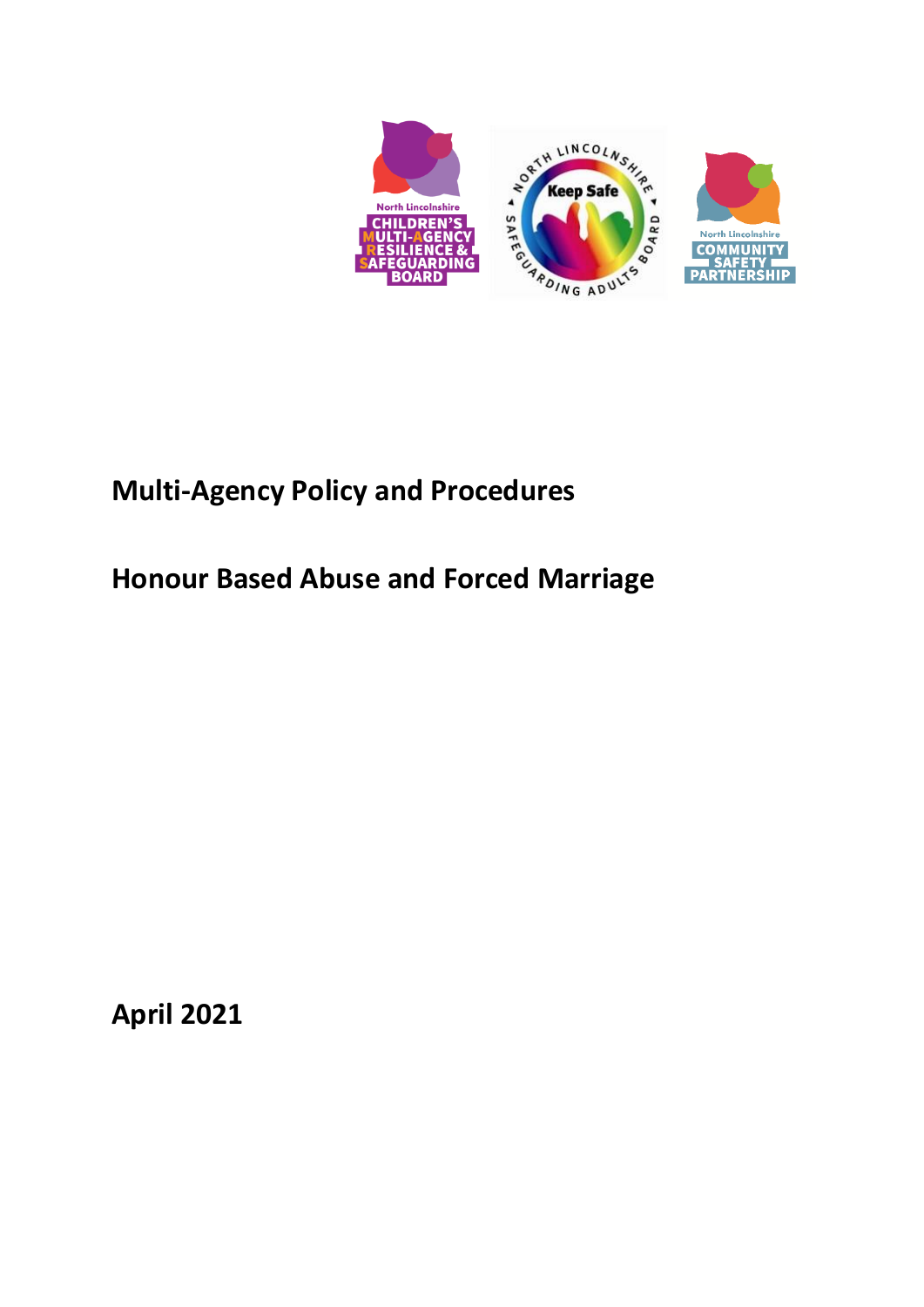# **Contents**

Part A: [Introduction and definition](#page-2-0)

**[Introduction](#page-2-1)** 

**[Definitions](#page-3-0)** 

[Honour-based abuse](#page-11-0)

[Forced marriage](#page-4-0)

Part B: [Understanding the issues around honour-based](#page-4-1) abuse

Part C: [Understanding the issues around forced marriage](#page-6-0)

[Capacity to consent](#page-6-1) to marriage [Motives prompting forced marriage](#page-6-2) [The victim](#page-7-0) **[Consequences](#page-7-1)** [Forced to travel overseas](#page-8-0) [Forced marriage and child protection](#page-10-0) [Legal position](#page-11-1)

Part D: [What to do if you suspect to know that a child, young person or adult is at risk of](#page-12-0)  [experiencing honour-based](#page-12-0) abuse or forced marriage

[Immediate response by all organisations](#page-12-1)

[Recording information](#page-13-0)

[Referral](#page-13-1)

[Medical examination](#page-14-0)

[Overseas cases](#page-14-1)

[Response for young people who have been subject to forced marriage](#page-14-2)

[Response to report by third party of a young person having been taken abroad for the](#page-15-0)  [purpose of a forced marriage](#page-15-0)

[Response for a spouse who has come to the UK from overseas](#page-15-1)

[Young adults forced into marriage](#page-16-0)

[Involvement of family members](#page-16-1)

[The danger of involving the family and the community](#page-16-2)

[Appendix: Useful contacts and further information](#page-18-0)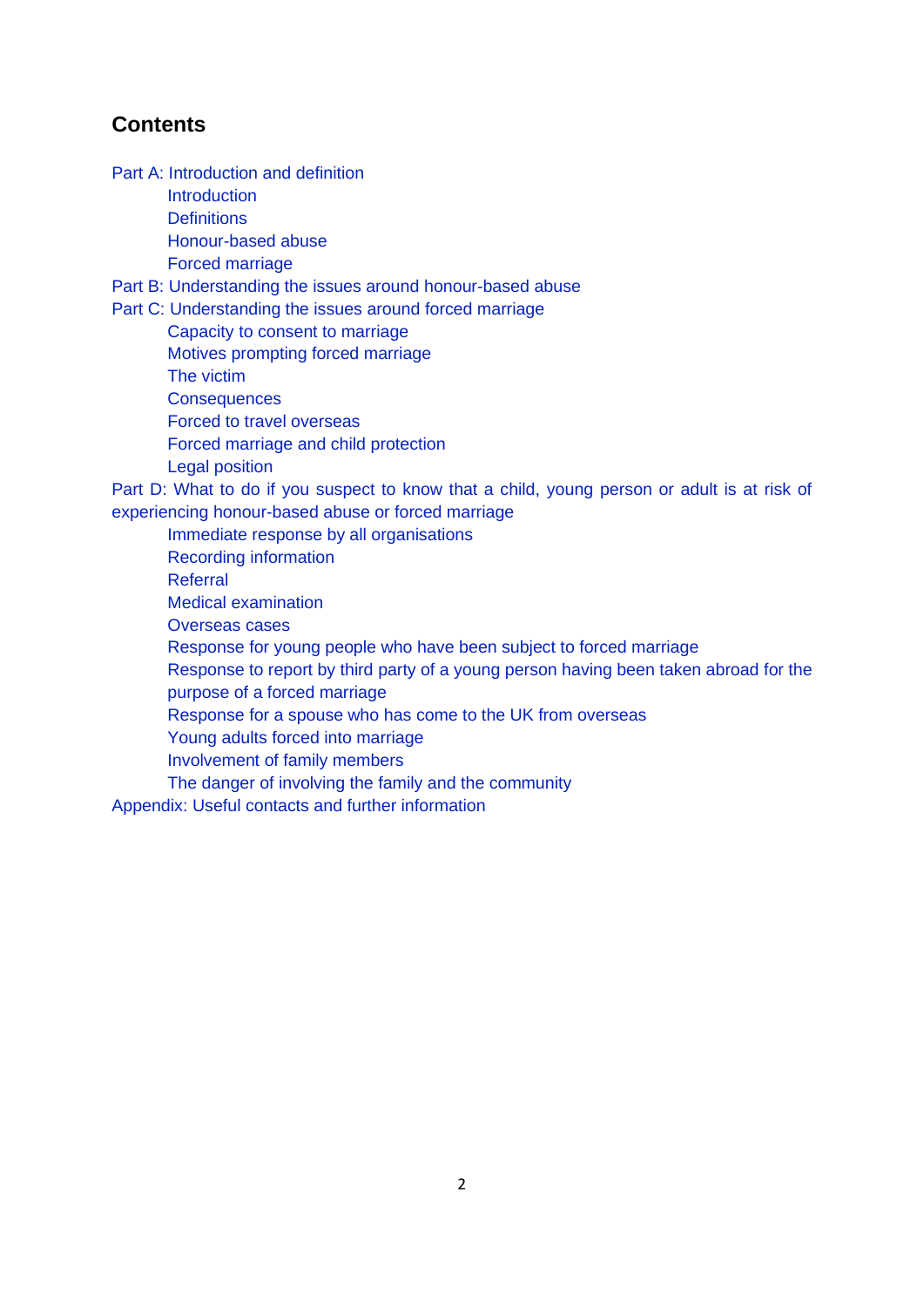# <span id="page-2-0"></span>**Part A: Introduction and definition**

## <span id="page-2-1"></span>**Introduction**

This guidance is for professionals working with children, young people, their families and adults at risk of or experiencing honour-based abuse (HBA) and/or forced marriage. The purpose of the document is to raise awareness of Honour Based Abuse and Forced Marriage and to provide clear local procedures where there are concerns about these issues.

This document is supported by:

- The Right to Choose: Multi Agency Statutory Guidance for Dealing with Forced Marriage [\(2014\)](https://assets.publishing.service.gov.uk/government/uploads/system/uploads/attachment_data/file/322310/HMG_Statutory_Guidance_publication_180614_Final.pdf)
- [Handling Cases of Forced Marriage: Multi-Agency Practice Guidelines \(2014\)](https://assets.publishing.service.gov.uk/government/uploads/system/uploads/attachment_data/file/322307/HMG_MULTI_AGENCY_PRACTICE_GUIDELINES_v1_180614_FINAL.pdf)

The Right to Choose (2014) covers both HBA and forced marriage.

The use of the term 'honour' in relation to abuse perpetrated against women, men and children continues to be challenged by many. There is not, and indeed cannot be any honour or justification for the abuse of human rights of and crimes committed against women, men and children. There is only shame and dishonour in the perpetration of such crimes and abuse of human rights. Throughout this document the term honour-based abuse has been adopted to frame the various types of abuse and violence that take place as a result of notions of honour and in line with the terminology used by academics and others.

HBA is a term for the many abuses against women, men and children. Societies have used cultural and/or religious justifications for male violence against women, girls and other people, based on traditional notions of patriarchy, women as property and acceptable behaviour, whereby an individual, family and community's honour is weighted on women and girls.

Such notions are often supported by varying degrees of social collusion and approval.

HBA sits within the wider framework of violence against women and girls. This acknowledges the gendered nature of HBA as the vast majority of victims and those at risk are female and that HBA takes place overwhelmingly within families. However there remains the issue of male victims and their ability to access services and safety.

There is less consensus that HBA should sit within the framework of domestic abuse. Some of the reasons cited for this include the nature of HBA as being different to domestic abuse in that the perpetrator is not necessarily an intimate partner or family member and that there may be multiple perpetrators including other family and community members. The collective nature of HBA offending makes it distinct from domestic abuse.

Although cases show that much of the abuse does originate from intimate partners and the immediate family, further abuse can be instigated by extended family members and members of the community who support the family's actions or collude in or perpetrate the violence on behalf of the family.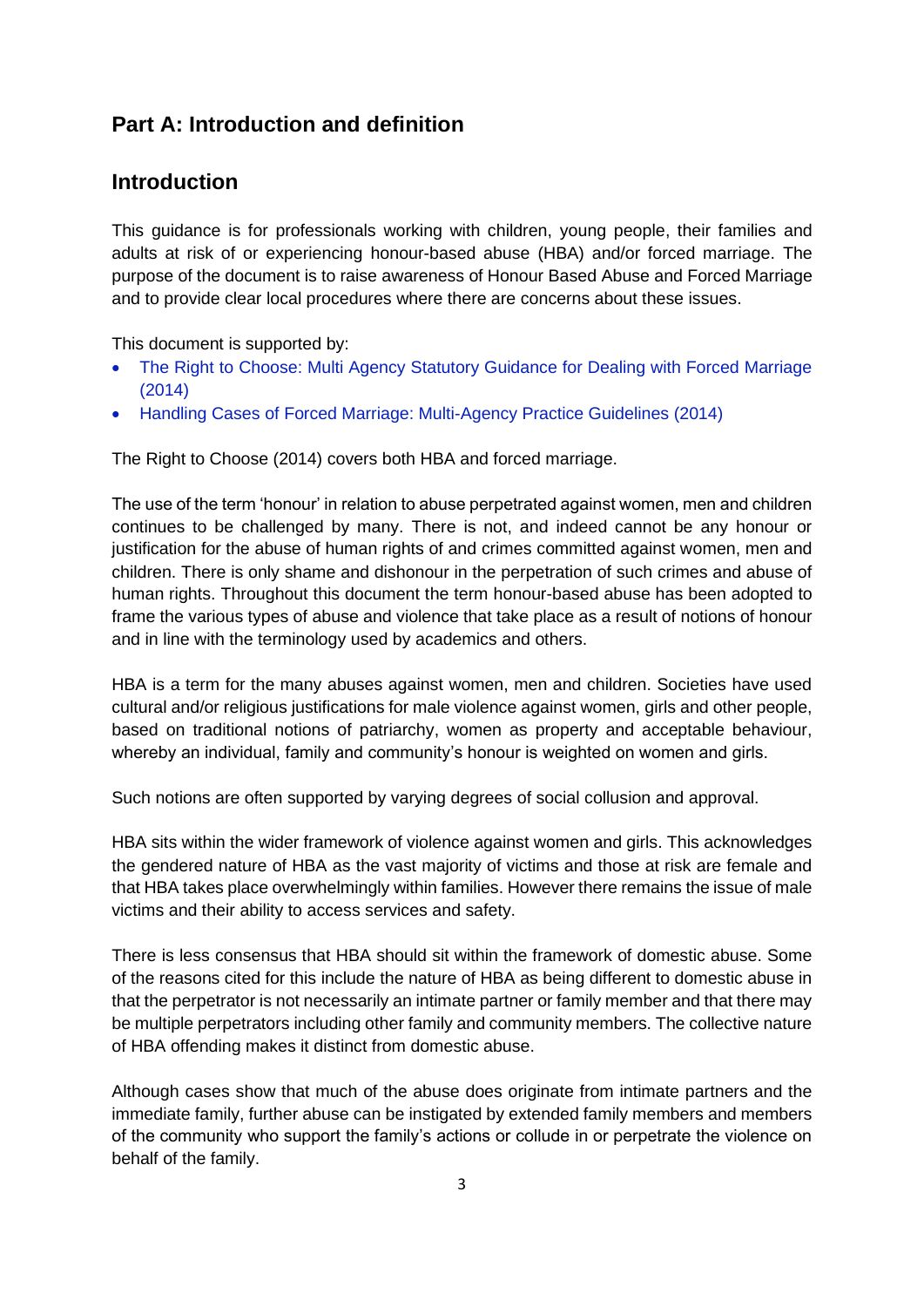HBA does not just impact on adults but can also involve children and young people. Where it affects children and young people it is a child protection issue. HBA can lead to significant harm through physical, sexual, psychological and emotional harm. In some cases children and young people are also at risk of being murdered.

Forced marriage is also an abuse of human rights and it can affect children and young people. It can happen to both women and men, although many of the reported cases involve young women and girls aged between 16 and 25. There is no "typical" victim of forced marriage. Some may be over or under 18 years of age, some may have a disability, some may have young children and some may also be spouses from overseas.

A number of forced marriages do take place here in the UK without any form of overseas element, while a large number of others may involve a prospective partner brought into the UK from overseas or a British national being taken abroad for that purpose.

Forced marriage of any person, regardless of gender, age, disability, ethnic origin or sexual orientation, is unacceptable. Consequently, effective handling of forced marriage and related cases should form part of existing child and adult protection structures, policies and procedures. Forced Marriage is a criminal offence.

To address the increasing scale and extent of forced marriage, the UK Government established the Forced Marriage Unit (FMU) in 2005. The FMU is a joint Home Office and Foreign and Commonwealth Unit – the role of the FMU is to provide direct assistance, through information and support, to victims, as well as undertaking a full and comprehensive programme of outreach activity, raising awareness and providing advice to professionals and communities.

When providing services to victims of honour-based abuse and forced marriage professionals need to be aware of the **"one chance"** rule. That is, they may only have one chance to speak to a potential victim and thus may only have one chance to save a life. This means that all professionals working within statutory agencies need to be aware of their responsibilities and obligations when they come across honour-based abuse and forced marriage.

### <span id="page-3-0"></span>**Definitions**

Honour based abuse includes forced marriage and female genital mutilation (FGM).

In certain communities, it is considered important that women undergo FGM before being able to marry – usually this will be performed during childhood, but there have been reports of young girls or young women undergoing FGM just before a forced marriage. FGM is an offence in the UK.

For further information on FGM see:

- [Multi-Agency Statutory Guidance on Female Genital Mutilation \(2020\)](https://www.gov.uk/government/publications/multi-agency-statutory-guidance-on-female-genital-mutilation)
- Children's MARS [Guidance for identifying and responding to concerns about FGM](http://www.northlincscmars.co.uk/policies-procedures-and-guidance/)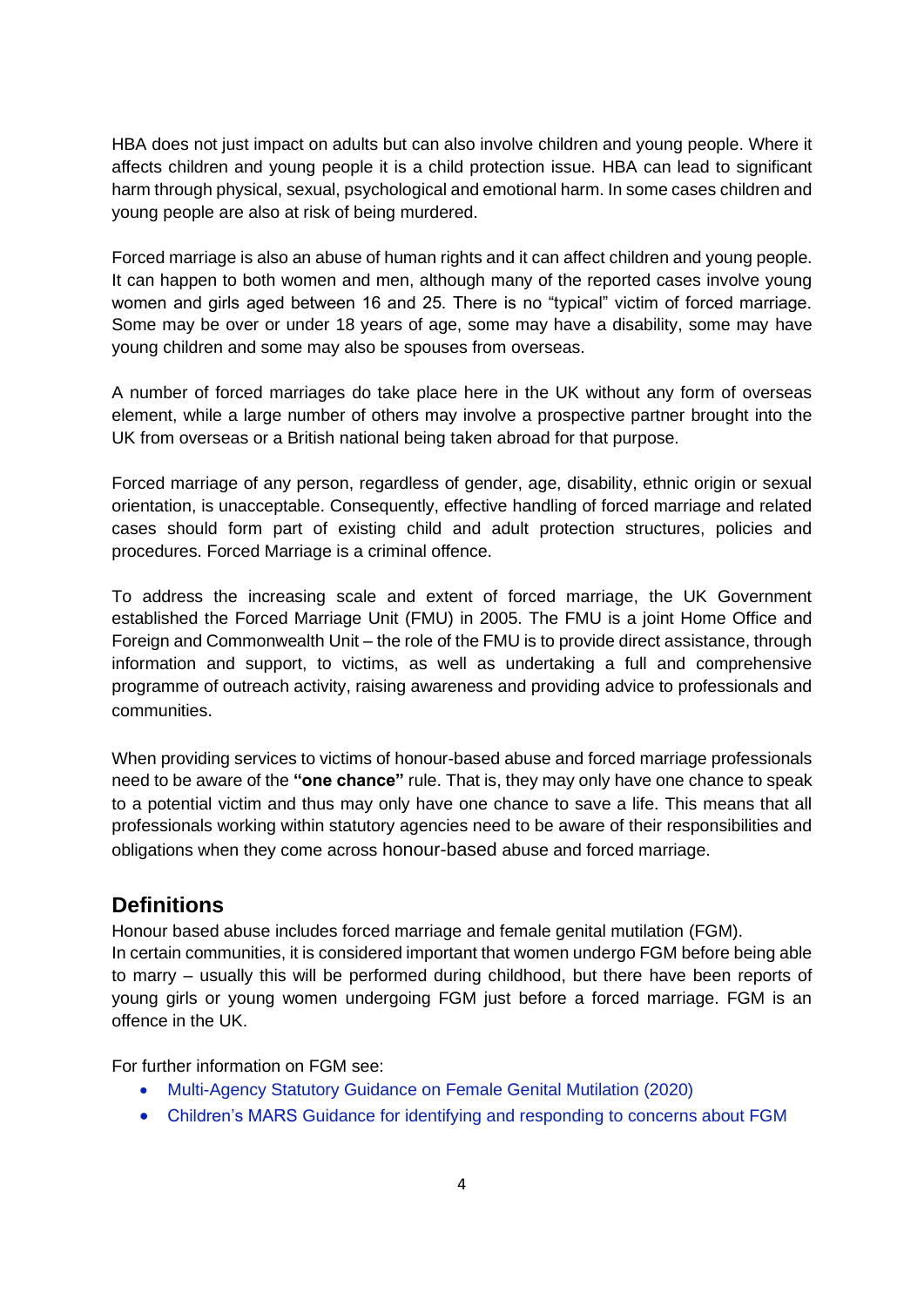#### **Honour-based abuse**

There is currently no statutory definition of HBA.

HBA is defined as an incident or crime involving violence, threats of violence, intimidation, coercion or abuse (including psychological, physical, sexual, financial or emotional abuse) which has or may have been committed to protect or defend the honour of an individual, family and/or community for alleged or perceived breaches of the family and/or community's code of practice. (College of Police APP, 2017).

HBA is a collection of practices, which are used to control behaviour within families and/or communities to protect perceived cultural and religious beliefs and/or honour. Such violence can occur when perpetrators perceive that a relative or community member has shamed the family and/or community by breaking their honour code or code of behaviour. An honour code can define a family's mindset, way of life or lifestyle.

Examples of HBA may include murder, un-explained death (suicide), fear of and actual forced marriage, controlling sexual activity, domestic abuse (including psychological, physical, sexual, financial or emotional abuse), child abuse, rape, kidnapping, false imprisonment, threats to kill, assault, harassment and forced abortion. This list is not exhaustive. Such abuse cuts across all cultures, nationalities, faith groups and communities. It transcends national and international boundaries.

Concepts of honour and shame have long been associated with Lesbian, Gay, Bisexual and Transgender (LGBT) people in affected communities, where there are actual or threatened forced marriages and where the potential for other forms of HBA are seen as a significant and real threat. Romany Gypsies and Irish Travellers are racial groups that also have their own honour code, which governs the conduct of women and girls.

#### <span id="page-4-0"></span>**Forced marriage**

A forced marriage is a marriage in which one or both spouses do not consent to the marriage but are coerced into it. Duress can include physical, psychological, financial, sexual and emotional pressure. In the cases of some vulnerable adults who lack the capacity to consent, coercion is not required for a marriage to be forced.

There is a clear distinction between a forced marriage and an arranged marriage. In arranged marriages, the families of both spouses take a leading role in arranging the marriage, but the choice of whether or not to accept the arrangement still remains with the prospective spouses. However, in a forced marriage, one or both spouses do not consent to the marriage but are coerced into it.

### <span id="page-4-1"></span>**Part B: Understanding the issues around honour-based abuse**

HBA is a collection of practices which are used to control behaviour within families to protect perceived cultural and religious beliefs and/or honour. However, HBA is a cultural, not a religious practice. It impacts in a range of communities and the challenges for services include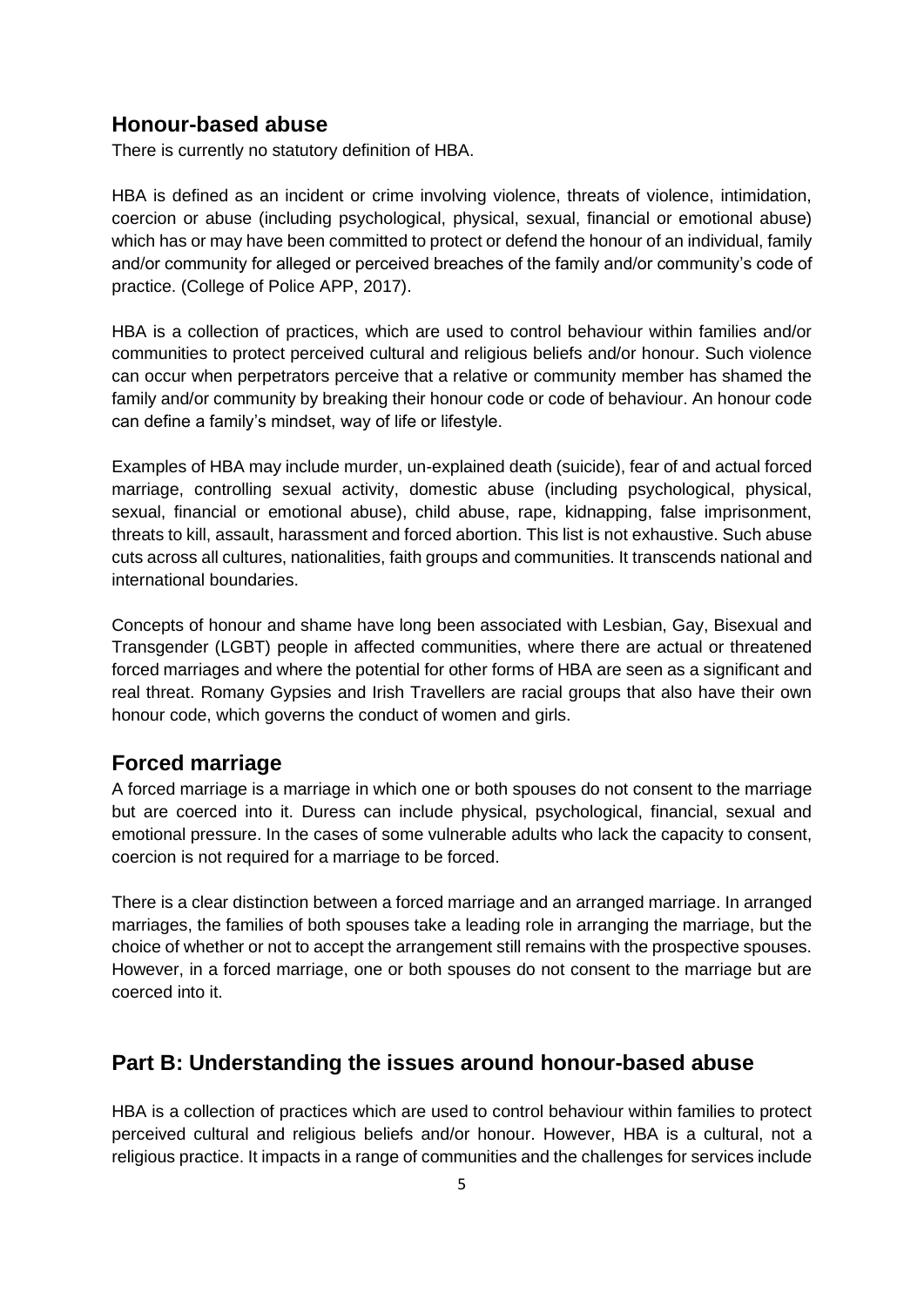developing responses that keep people safe and hold perpetrators to account without stereotyping, stigmatising or making assumptions about any given individual or community.

HBA, which may include forced marriage and/or female genital mutilation, is perpetrated against children and young people for a number of reasons.

These include:

- Protecting family 'honour' or 'Izzat'
- To control unwanted behaviour and sexuality
- As a response to family, community or peer group pressure
- Strengthening family links
- Protecting perceived cultural and/or religious ideals
- Retaining wealth, property or land within the family
- Assisting claims for residence and citizenship in the UK
- Perceived immoral behaviour could include:
	- o Inappropriate make up or dress
	- o The existence of a boyfriend/girlfriend
	- o Possession and/or use of a mobile telephone
	- o Kissing or showing other forms of intimacy in public
	- o Pregnancy outside of marriage
	- o Rejecting a forced marriage
	- o Being a victim of rape or other serious sexual assault
	- o Inter faith relationships
	- o Leaving a spouse or seeking divorce

Practitioners should never lose sight of the fact that they are interacting with extremely vulnerable women and men, who may be faced with making life changing decisions in an extremely short space of time. Many honour-based abuse victims, as in mainstream domestic abuse, just want the abuse to stop. They fear 'criminalising' their parents, families and/or their faith group and fear being isolated from their communities.

A child or young woman who is at risk of honour-based abuse is at significant risk of physical harm (including being murdered), and/or neglect. They may also suffer significant emotional harm, as a result of a threat of violence or witnessing violence directed towards a sibling or other family member. They may be subject of sexual abuse.

It can take place across national and international boundaries, within extended families and communities and often cuts across cultures, communities and faith groups; including Turkish, Kurdish, Afghani, South Asian, African, Middle Eastern and European. It can also be found within the Gypsy/Romany community. This is not an exhaustive list.

Some countries may support the practice of honour-based abuse. Therefore, the child or young person may be concerned that other countries and agencies share this view, or that they will be returned to their family. They may feel guilty about their rejection of their cultural/family expectations, and also what impact this may have on their family within their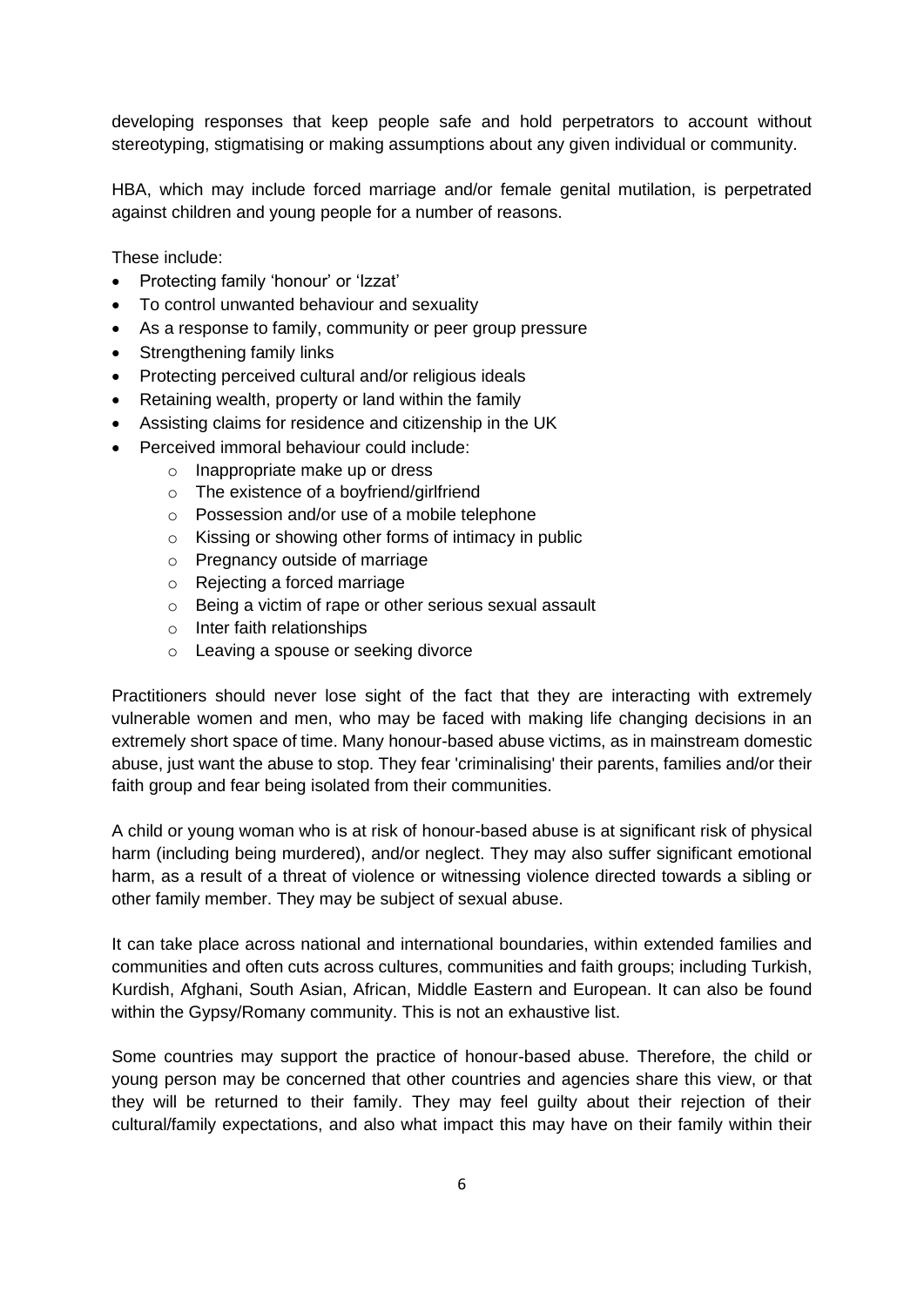community. Their immigration status may also be dependent on their family, which could also dissuade them from seeking assistance.

Males as well as females can be subject to HBA; LGBT young people/adults can be particularly vulnerable.

There is also a close link with forced marriage - a individual may be at risk of further HBA if seeking to avoid forced marriage and forced marriage is in itself HBA.

# <span id="page-6-0"></span>**Part C: Understanding the issues around forced marriage**

# <span id="page-6-1"></span>**Capacity to consent to marriage**

The provision of consent is essential within all marriages – only the spouses themselves will know if their consent is provided freely.

If a person does not consent or lacks capacity to consent to a marriage, that marriage must be viewed as a forced marriage whatever the reason for the marriage taking place. Capacity to consent can be assessed and tested but is time and decision specific.

## <span id="page-6-2"></span>**Motives prompting forced marriage**

Perpetrators who force their children or other family members into marriage often justify their behaviour as protecting their children, building stronger families and preserving 'so-called' cultural or religious beliefs. When challenged on this practice, they often do not see anything wrong in this approach. The act of forcing another person into marriage cannot be justified on religious grounds; every major faith condemns it and crucially, freely given consent is a prerequisite of all religions.

Often perpetrators are convinced that they are upholding the cultural traditions of their home country, when in fact these practices and values may have in fact changed. There are also others who are placed under significant pressure from their extended family to ensure their children or other family members are married. In some instances, an agreement may have even been made about marriage when a child is in its infancy.

Many young people will then be living through their entire childhoods with the expectation that they will marry someone of their parents or other family members choosing. What needs to be communicated to all of those at risk is that forced marriage is a crime and that they have a fundamental human right to be able to choose their future spouse.

Some of the key motives that have been identified are:

- Controlling unwanted sexuality (including perceived promiscuity, or being lesbian, gay, bisexual or transgender) – particularly the behaviour and sexuality of women
- Controlling unwanted behaviour, for example, alcohol and drug use, wearing make up or behaving in, what is perceived to be, a 'westernised manner'
- Preventing 'unsuitable' relationships e.g. outside the ethnic, cultural, religious or caste group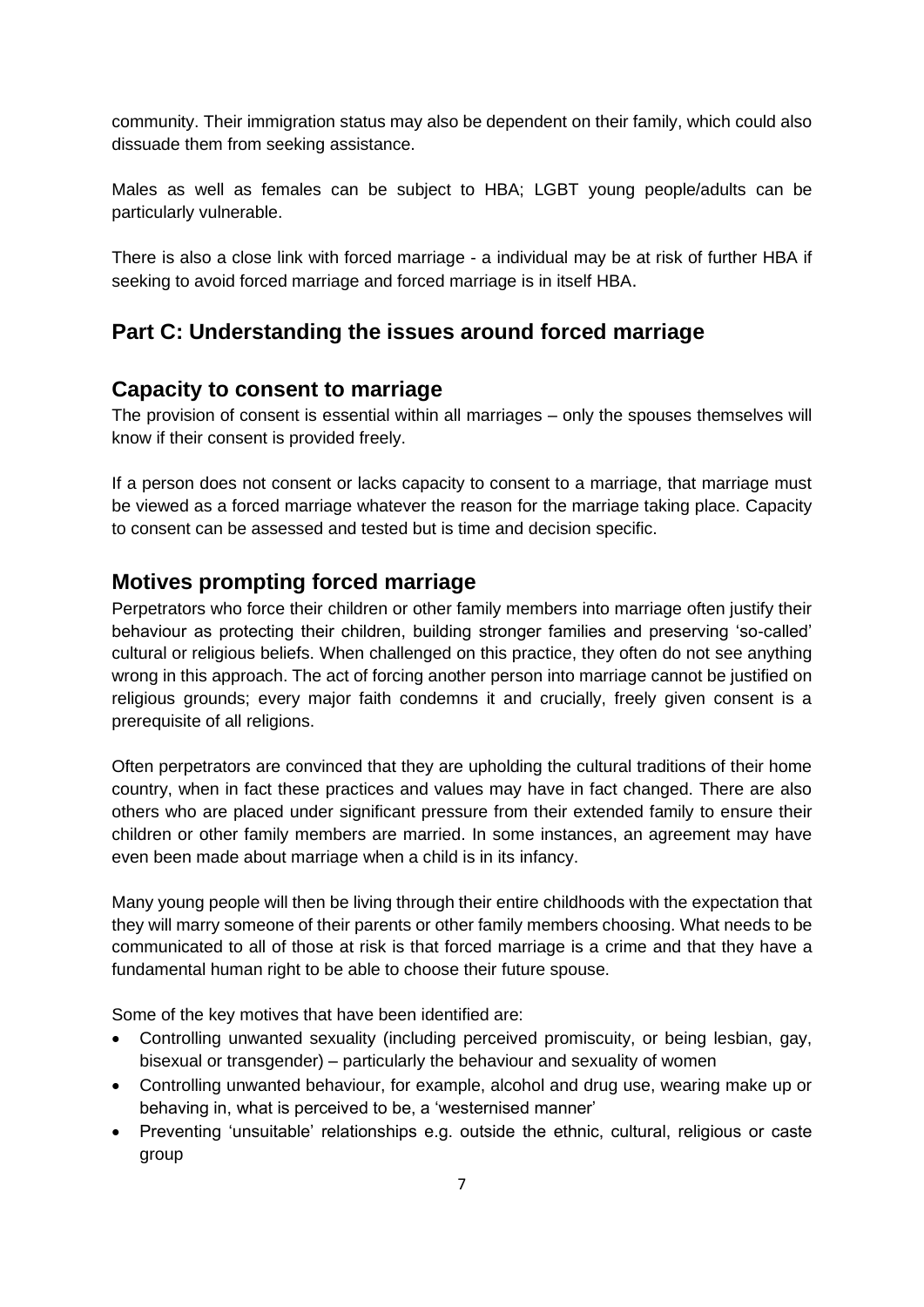- Protecting 'family honour' or 'izzat'
- Responding to peer group or family pressure
- Attempting to strengthen family links
- Achieving financial gain
- Ensuring land, property and wealth remain within the family
- Protecting perceived cultural ideals
- Protecting perceived religious ideals which are misguided
- Ensuring care for a child or adult with special needs when parents or existing carers are unable to fulfil that role
- Assisting claims for UK residence and citizenship
- Long standing family commitments

## <span id="page-7-0"></span>**The victim**

Isolation is one of the biggest problems facing those trapped in, or under threat of, a forced marriage. They may feel there is nobody they can trust to keep this secret from their family and they have no one to speak to about their situation – some may not be able to speak English. These feelings of isolation are very similar to those experienced by victims of other forms of domestic abuse and child abuse. It is only rarely that someone will disclose the fear of forced marriage. Consequently, they will often come to the attention of practitioners for behaviour that is consistent with distress.

People forced to marry, or those who fear they may be forced to marry, are frequently withdrawn from education, restricting their educational and personal development. They may feel unable to go against the wishes of their parents or wider family members and be threatened with disownment if they do – consequently they may suffer emotionally, often leading to depression and self-harm. All of these factors can ultimately contribute to impaired social development, limited career and educational opportunities, financial dependence and lifestyle restrictions.

A learning or physical disability or illness may also add to a person's vulnerability and may make it more difficult for them to report abuse or to leave an abusive situation. Their care needs may make them entirely dependent on their carers.

### <span id="page-7-1"></span>**Consequences**

Women forced to marry may find it very difficult to initiate any action to end the marriage and may be subjected to repeated rape (sometimes until they become pregnant) and ongoing domestic abuse within the marriage. In some cases they suffer violence and abuse from the extended family, often being forced to undertake all the household chores for the family. Victims frequently end up trapped in a relationship marred by physical and sexual abuse. The impact this has on children within the marriage is immense. Children may learn that it is acceptable to be abusive and that violence is an effective way to get what you want. They may learn that violence is justified, particularly when you are angry with someone. Children witnessing abuse can be traumatised because witnessing persistent violence undermines children's emotional security and capacity to meet the demands of everyday life. Children's academic abilities can be affected. Witnessing violence as a child is often associated with depression, trauma-related symptoms and low self-esteem in adulthood.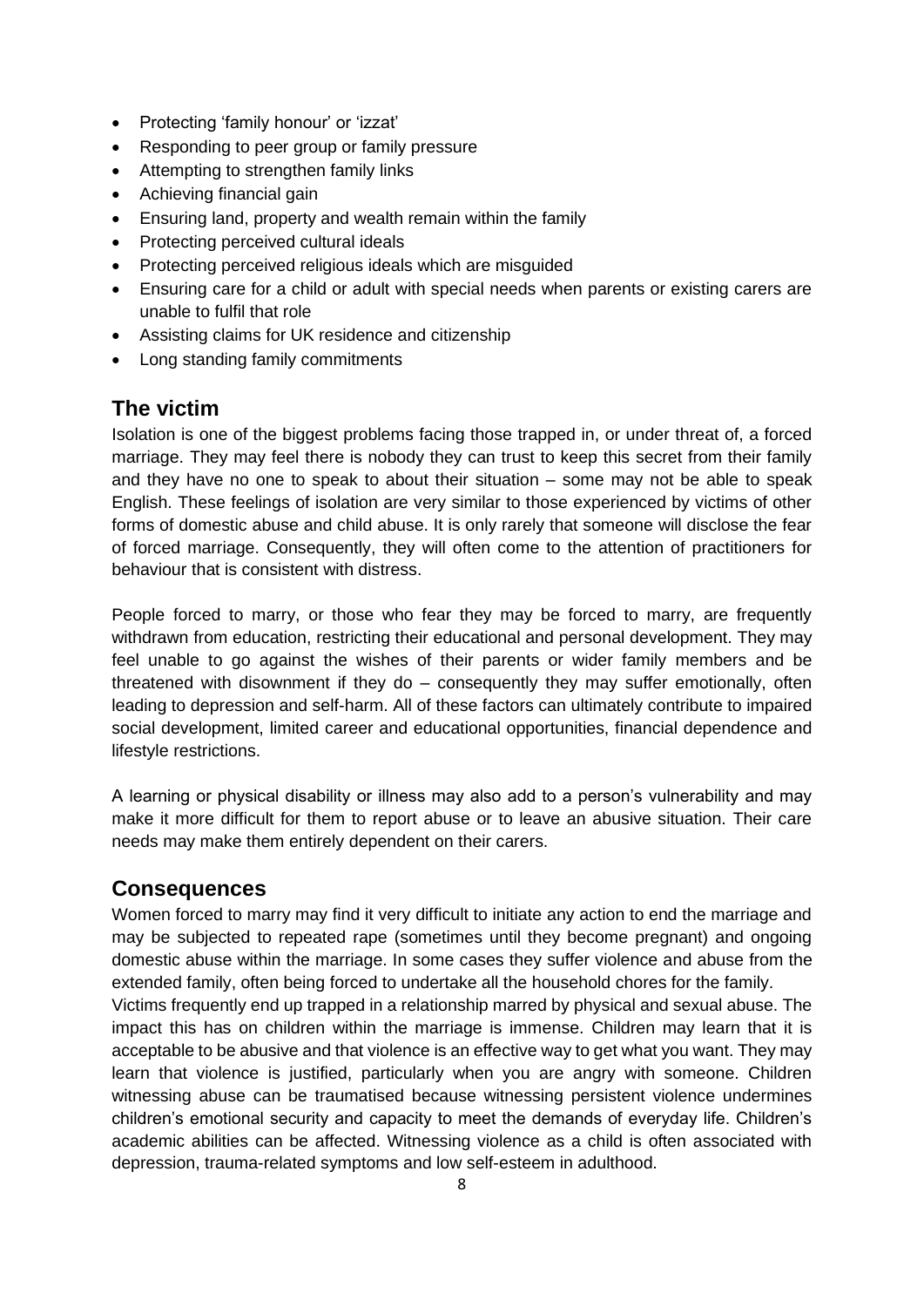Both male and female victims of forced marriage may feel that running away is their only option. For many of these individuals, especially those from black, minority ethnic and refugee communities, leaving their family can be especially hard. They may have minimal to no experience of life outside the family, so seeking refuge elsewhere may mean that they will lose their children and friends. For others, finding accommodation for themselves and their children can also be very difficult – especially for those who do not have leave to remain and therefore do not have recourse to public funds. UK Visas and Immigration has developed a scheme to strengthen the way in which domestic violence cases are considered enabling those victims who are vulnerable to access additional support. This is known as the Destitution Domestic Violence Concession.

Living away from home with minimal support can make a person, particularly a woman, more isolated, thus making it more likely that they will return to the abusive situation. In addition, leaving their family (or accusing them of a crime or simply approaching statutory agencies for help) may be seen as bringing shame on their 'honour' and on the 'honour of their family' in the eyes of the community. This may lead to social ostracism and harassment from the family and community. For many, this is simply not a price they are prepared to pay.

Those who do leave still often live in fear of their own families, as they will go to considerable lengths to find them and ensure their return. Families have also been known to solicit help of others to find victims who have run away, or involve the police by reporting them missing, or on occasion falsely accusing the victim of a crime e.g. theft. Some families have also traced individuals through medical and dental records, bounty hunters, private investigators, local taxi drivers, members of the community and shopkeepers or through National Insurance numbers, benefit records, school and college records. Sometimes having traced them, the family may subject them to further violence or abuse, or at worst resort to murder claiming it to be a so called "honour killing".

Women trapped in a forced marriage often suffer violence, rape, forced pregnancy and forced child bearing. Many girls and young women are withdrawn from education early. Some are taken and left abroad for extended periods, which isolates them from help and support – this limits their choices so that often they go through with the marriage as their only option. Their interrupted education limits their career choices. Even if the woman manages to find work, however basic, they may be prevented from taking the job or their earnings may be taken from them. This leads to economic dependence, which makes the possibility of leaving the situation even more difficult. Some may be unable to leave the house unescorted – living virtually under house arrest.

#### <span id="page-8-0"></span>**Forced to travel overseas**

For many people, it may be their first experience of travelling overseas. If they are being held against their will and forced to marry there are various difficulties they may encounter if they want to return to the UK. They may find it impossible to communicate by telephone, letter, email and other forms of social media. They may also no longer have direct access to their passport and money. Women may not be allowed to leave the house unescorted. They may be unable to speak the local language.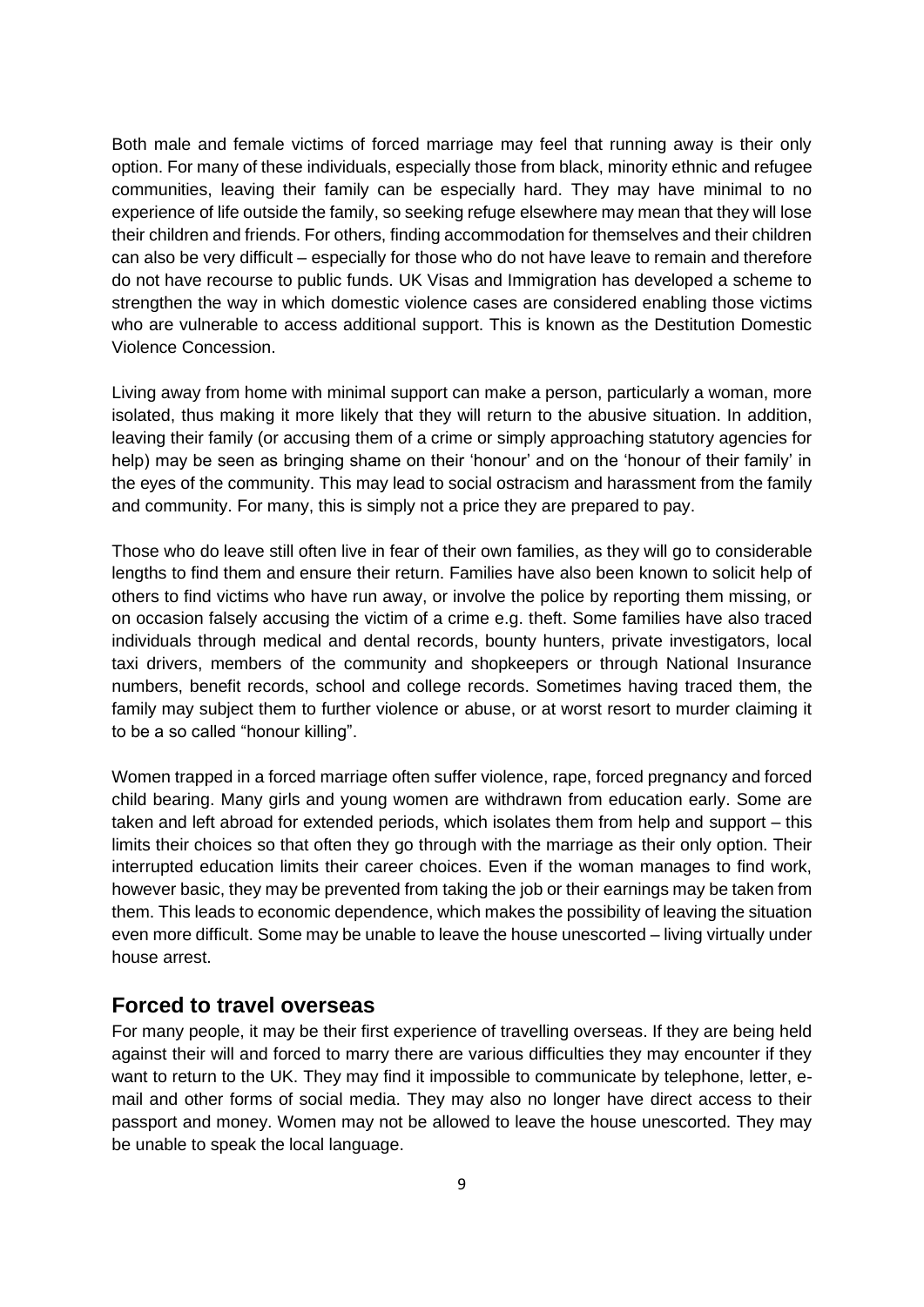Often individuals may find themselves in remote areas and even getting to the nearest road can be extremely hazardous. They may not be able to receive the right level of assistance they expect from the local police, neighbours, family, friends or taxi-drivers. Some find themselves subjected to violence or threats of violence.

Even if the authorities in the UK are aware of the whereabouts of a British national overseas, it may not be possible to provide suitable support and assistance to reach the area or to repatriate them. Therefore, it is always advisable to warn victims not to travel overseas.

# **Potential warning signs or indicators**

Both women and men facing forced marriage may become anxious, depressed and emotionally withdrawn with low self-esteem. They may come to the attention of practitioners for a variety of reasons, some of which are described in the diagram below. Whilst the factors set out in this diagram may be an indication that someone is facing forced marriage, it should not be assumed that it is forced marriage simply on the basis that someone presents with one or more of these warning signs. These warning signs may indicate other types of abuse that will also require a multi-agency response.

There have been occasions when women have presented with less common warning signs such as cut or shaved hair as a form of punishment for disobeying or perhaps "dishonouring" her family. In some cases, a girl may report that she has been taken to a private practice to be examined to see if she is a virgin. There have been reports of women presenting in the NHS with symptoms associated with poisoning.

The below lists of indicators are not intended to be an exhaustive list:

#### **Education**

- Absence and persistent absence
- Request for extended leave of absence and failure to return from visits to country of origin
- Fear about forthcoming school holidays
- Surveillance by siblings or cousins at school
- Decline in behaviour, engagement, performance or punctuality
- Poor exam results
- Being withdrawn from school by those with parental responsibility
- Removal from a day centre of a person with a physical or learning disability
- Not allowed to attend extra-curricular activities
- Sudden announcement of engagement to a strange
- Prevented from going on to further or higher education

#### **Employment**

- Poor performance
- Poor attendance
- Limited career choices
- Not allowed to work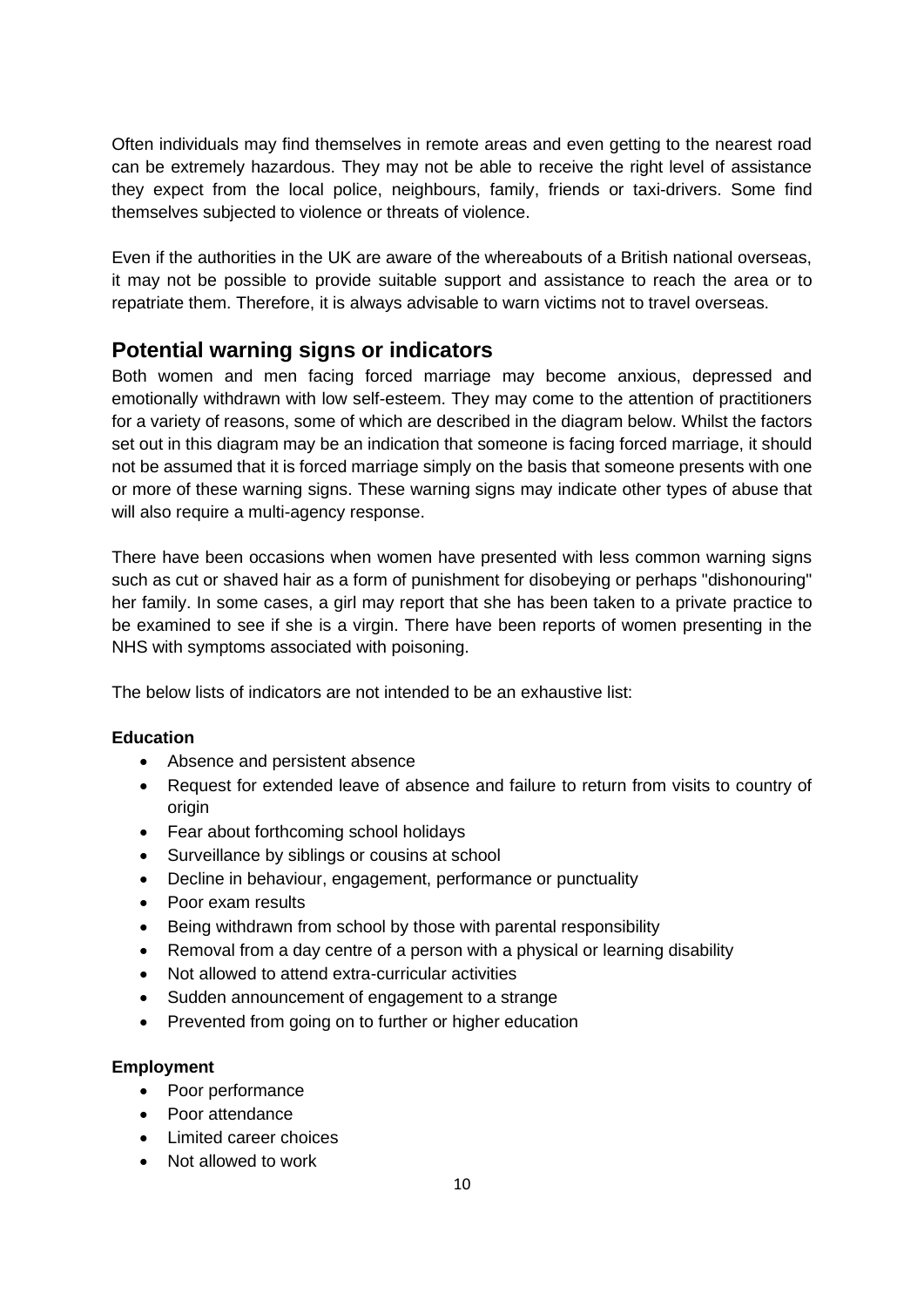- Unable to attend business trips or functions
- Subject to financial control e.g. confiscation of wages and income
- Leaving work accompanied
- Unable to be flexible in their working arrangements

#### **Health**

- Accompanied to doctors or clinics
- Self-harm or attempted suicide
- Eating disorders
- Depression and/or isolation
- Substance misuse
- Unwanted pregnancy
- Female Genital Mutilation

#### **Family history**

- Siblings forced to marry
- Early marriage of siblings
- Self harm or suicide of siblings
- Death of a parent
- Family disputes
- Running away from home
- Unreasonable restrictions e.g. kept at home by parents

#### **Police involvement**

- Victim or other siblings within the family reported missing
- Reports of domestic abuse, harassment or breaches of the peace at the family home
- Female Genital Mutilation
- The victim reported for offences e.g. shoplifting or substance misuse
- Threats to kill and attempts to kill or harm
- Reports of other offences such as rape or kidnap
- Acid attacks

Care must be taken to not assume that an individual is at risk of forced marriage simply on the basis that they are being taken on an extended family holiday. These assumptions and stereotyping can cause considerable distress to families.

# <span id="page-10-0"></span>**Forced marriage and child protection**

A forced marriage of a child or young person under the age of 18 is a child protection issue, because it is likely to cause significant harm. It impairs a young person's health and development; it may also involve underage sex or rape. Those taken out of school to be married overseas suffer the loss of educational opportunities. As their marriages are not recognised in the UK many are kept overseas until they turn sixteen. Some young women may not be allowed to return home until they become pregnant, thus making it even more difficult for them to escape the relationship.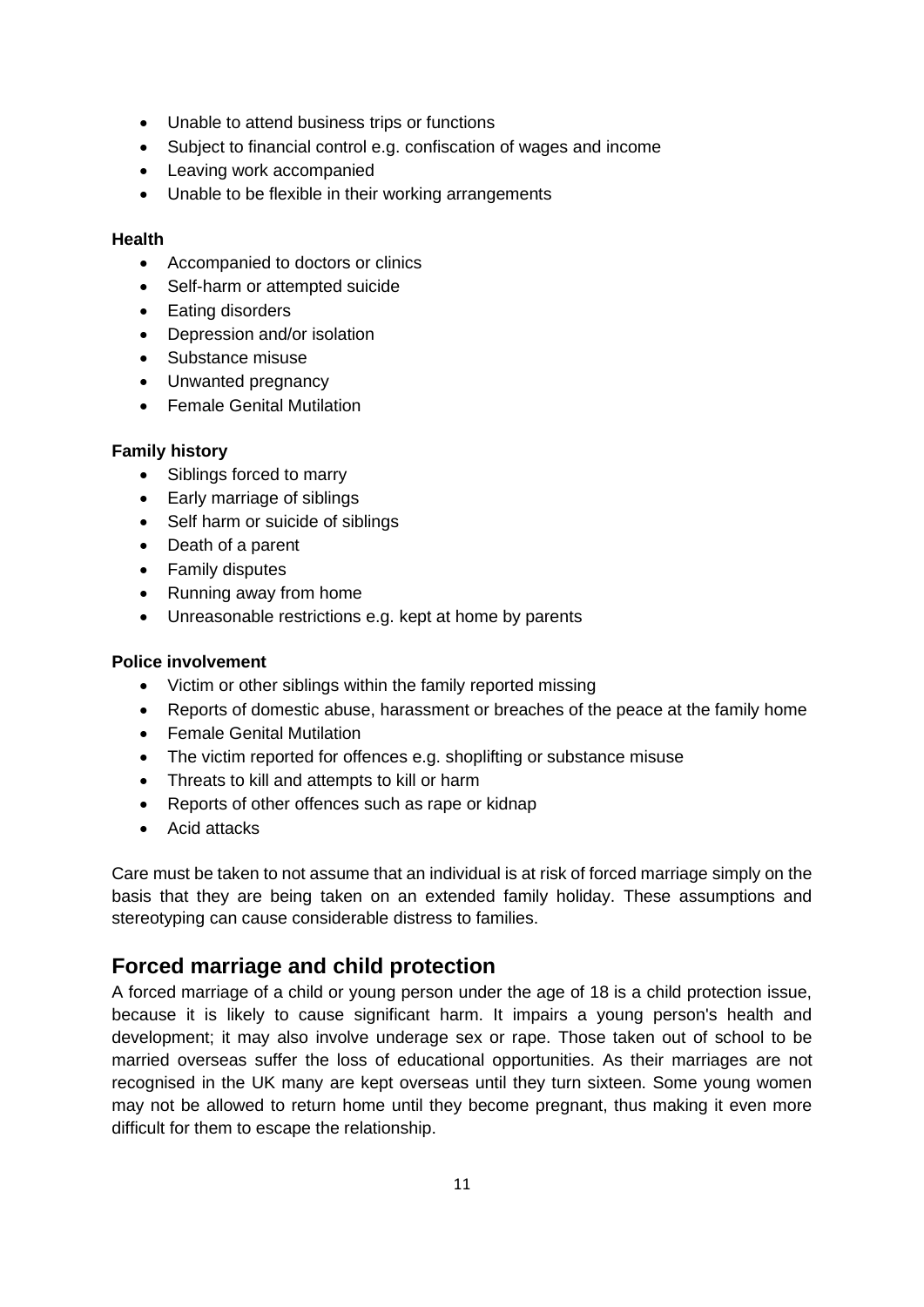Those children and young people who feel unable to go against the wishes of their parents may suffer emotionally, often leading to depression and self-harm. Young people with disabilities or mental health problems are more vulnerable to the pressures of forced marriage as they are less likely to be able to give informed consent. Forced marriages do not always take place abroad; there are examples of young people being forced into marriage in the UK. The needs of victims of forced marriage will vary widely. They may need help avoiding a threatened forced marriage or help dealing with the consequences of a marriage that has already taken place. Workers from all agencies need to be aware that young people living within a forced marriage, or those under threat of one, may face significant harm if their families become aware that they have sought assistance from either statutory agencies or from community / voluntary based organisations.

# <span id="page-11-1"></span>**Legal position**

### <span id="page-11-0"></span>**Honour-based abuse**

Any criminal offence of threatening behaviour, violence or abuse committed as so-called honour crime would be prosecuted for the specific offence committed e.g. common assault, GBH, harassment, kidnap, rape, threats to kill and murder. These crimes will be identified as 'honour crimes' on the CPS Crime Management System as well as by the named offence.

Additionally, honour based crimes could include:

- Attempted murder;
- Manslaughter;
- Procuring an abortion;
- Encouraging or assisting suicide;
- Conspiracy to murder
- Conspiracy to commit a variety of assaults

# **Forced marriage**

Anyone threatened with forced marriage or forced to marry against their will can apply for a Forced Marriage Protection Order. Third parties, such as relatives, friends, volunteer workers and police officers, can also apply for a protection order with the leave of the court. Fifteen county courts deal with applications and make orders to prevent forced marriages. Local authorities can seek a protection order for adults at risk and children without leave of the court. Guidance published by the Ministry of Justice explains how local authorities can apply for protection orders and provides information for other agencies.

The Anti-Social Behaviour, Crime and Policing Act 2014 made it a criminal offence, with effect from 16 June 2014, to force someone to marry. This includes:

- Taking someone overseas to force them to marry (whether or not the forced marriage takes place);
- Marrying someone who lacks the mental capacity to consent to the marriage (whether they're pressured to or not).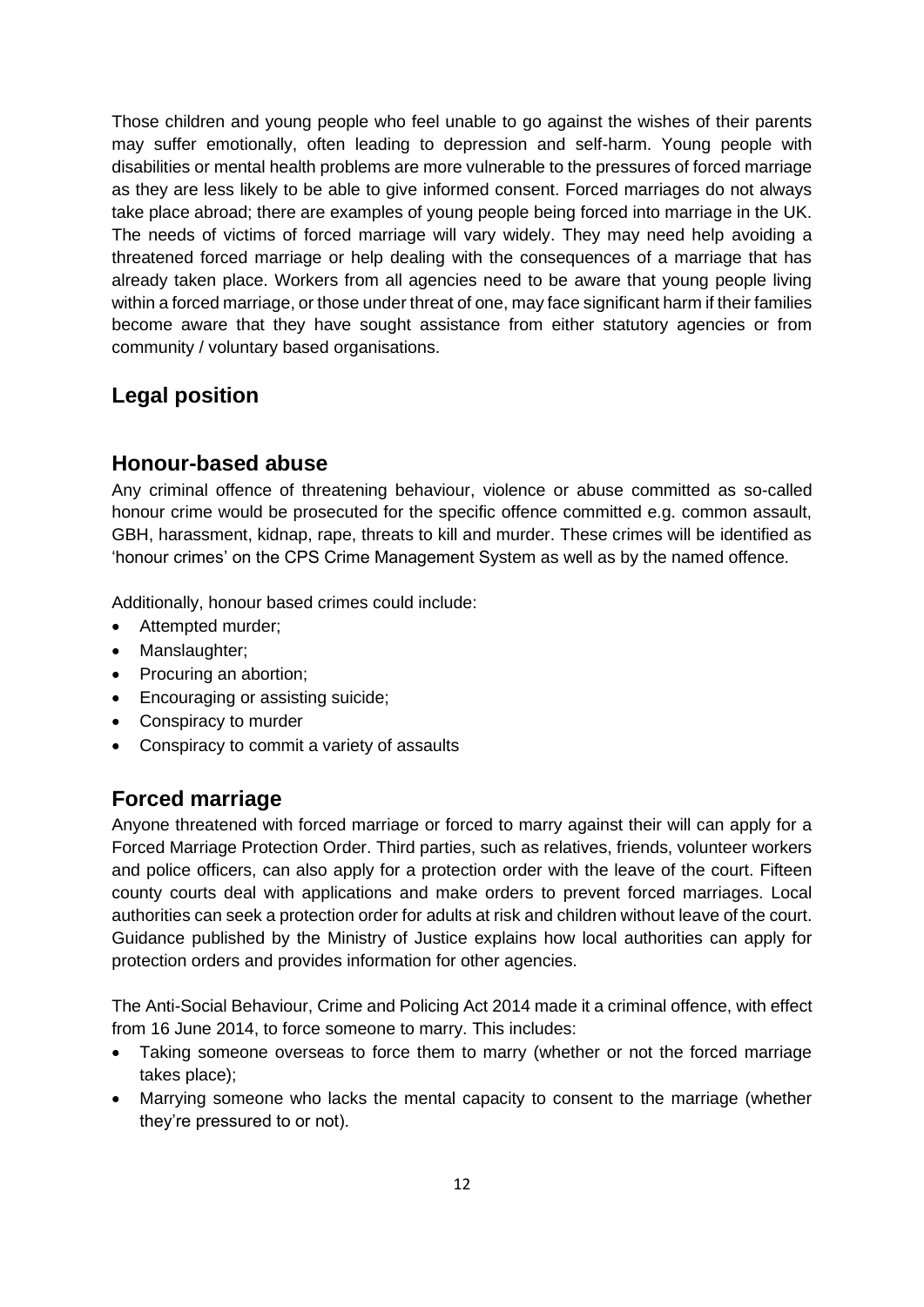Breaching a Forced Marriage Protection Order is also now a criminal offence. The civil remedy of obtaining a Forced Marriage Protection Order through the family courts, as set out above continues to exist alongside the criminal offence, so victims can choose how they wish to be assisted.

Forcing someone to marry can result in a sentence of up to 7 years in prison.

Failing to comply with a Forced Marriage Protection Order can result in a sentence of up to 5 years in prison.

# <span id="page-12-0"></span>**Part D: What to do if you suspect or know that a child, young person or adult is at risk of experiencing honour-based abuse or forced marriage**

#### <span id="page-12-1"></span>**Immediate response by all organisations**

There may be occasions where frontline staff are faced with disclosure or identify concerns that may identify forced marriage and or honour-based abuse. If you are concerned that a child or young person is at risk of forced marriage and or honour-based abuse, it is essential that you recognise the seriousness and immediacy of the risk of harm, and act immediately. It is important to recognise that it may be the only chance a person has to disclose this type of abuse. This is called the One Chance Rule. If the victim walks out of the door without support being offered, that one chance might be wasted. If the family finds out that a report has been made to any organisation, travel and/or impending marriage arrangements could be brought forward. Frontline staff should contact Children's Services/Adults Services and/or the Police as necessary.

It takes a lot of courage for a child, young person or adult to report to an agency that they have afraid that they will be subjected to forced marriage or have been/at risk of honour-based abuse. It is essential, therefore, that you act in a manner that will not further jeopardise the child, young person or adult's safety.

It is vital that the following points are adhered to maintain the safety of the person:

- Under no circumstances should the agency allow the child's family or social network to find out about the disclosure, so as not to put the child or adult at further risk of harm
- Under no circumstances speak to victims in the presence of their relatives
- Under no circumstances approach the family or community leaders, share any information with them or attempt any form of mediation. In particular, members of the local community should not be used as interpreters

Where a child, young person or adult discloses fear of honour-based abuse in respect of them or a family member, professionals in all agencies should:

- take the disclosure seriously
- see the child, young person or adult immediately, and in a secure and private place
- see the child, young person or adult on their own where agreed and possible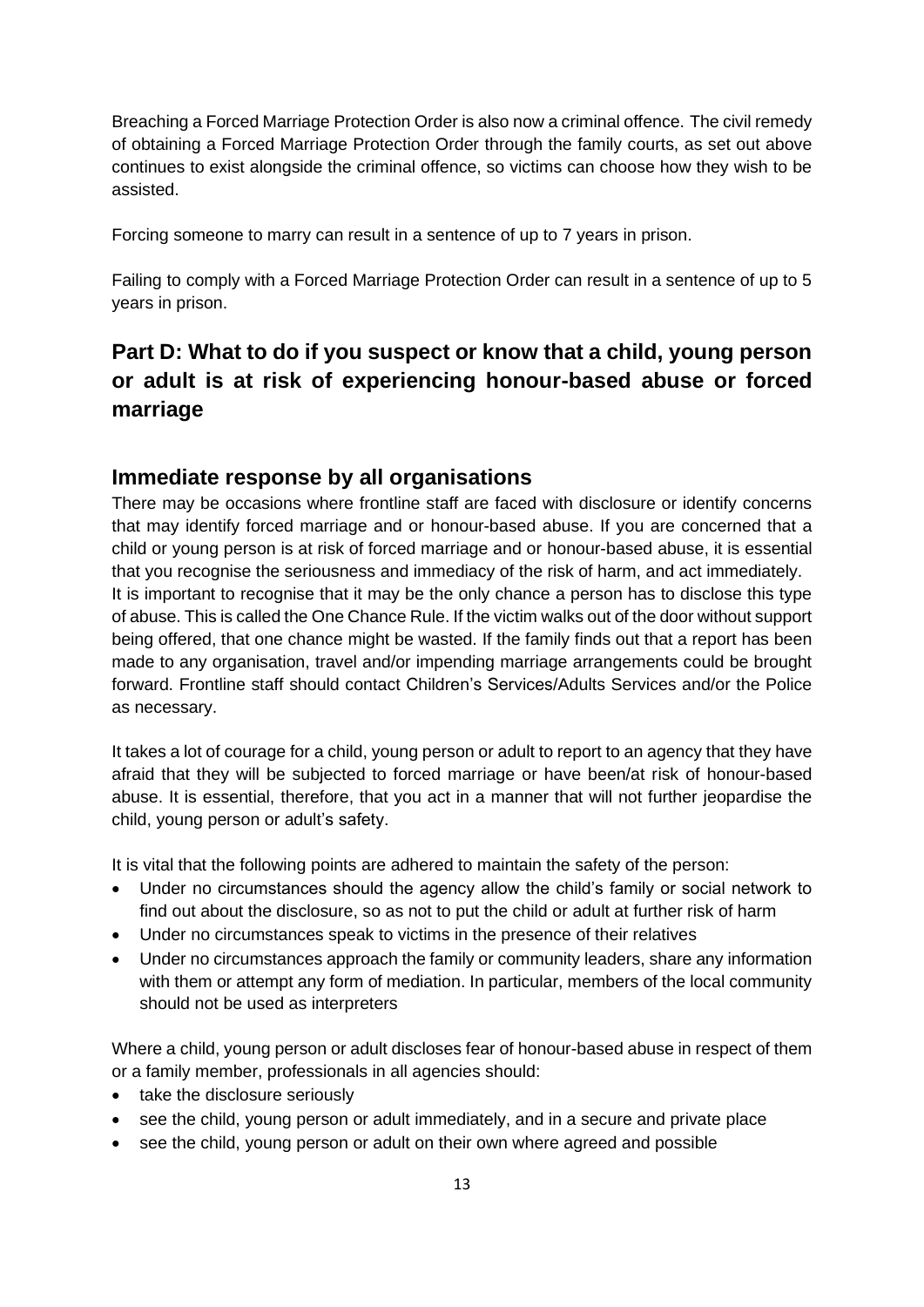- explain to the child, young person or adult the limits of confidentiality, what information may have to be shared, with whom and for what purpose;
- be sensitive to the individual's culture and explain that culture, Religion and tradition are not an excuse; forced marriage and abuse relating to "honour" is illegal in the UK and support will be provided
- ask direct questions to gather enough information to make a referral to Children's Services/Adult's Services and/or the Police, including recording the person's wishes and explaining to them that a referral will be made
- agree a means of discreet future contact with them which may include the use of a safe word
- should you believe that further conversation may put the person at increased risk, seek advice from Children's Services/Adult Services or Police

# <span id="page-13-0"></span>**Recording information**

It is vital that you make sure that you make a full record of:

- what is said
- by whom
- who is present
- what actions you have taken including who you have referred the child, young person or adult to
- what they have said to you about the referral and any subsequent action by them or you.
- record the language and dialect of the person
- safe word and means of contact agreed by the person

It is essential that records are shielded within the organisation so that only essential staff have access to them.

Any information or concern that a child / young person is at risk of forced marriage/honour based abuse or has already suffered harm should result in an immediate referral to either the Police or Children's Services/Adult Services.

In an emergency situation ring 999.

# <span id="page-13-1"></span>**Referral**

Concerns that a child may be at risk of honour-based abused or forced marriage should be discussed with a manager and or designated professional for safeguarding and a referral made to Children's Services. This discussion must not result in a delay in referring the concerns.

Professionals who have a concern that a child or young person is experiencing or is at risk of honour-based abuse or forced marriage must make a referral to Children's Services. For more information see Children's MARS [Policy and Procedures for Assessing Need and Providing](http://www.northlincscmars.co.uk/policies-procedures-and-guidance/)  [Help.](http://www.northlincscmars.co.uk/policies-procedures-and-guidance/)

Within one working day of a referral being received Children's Services should make a decision about the type of response that is required.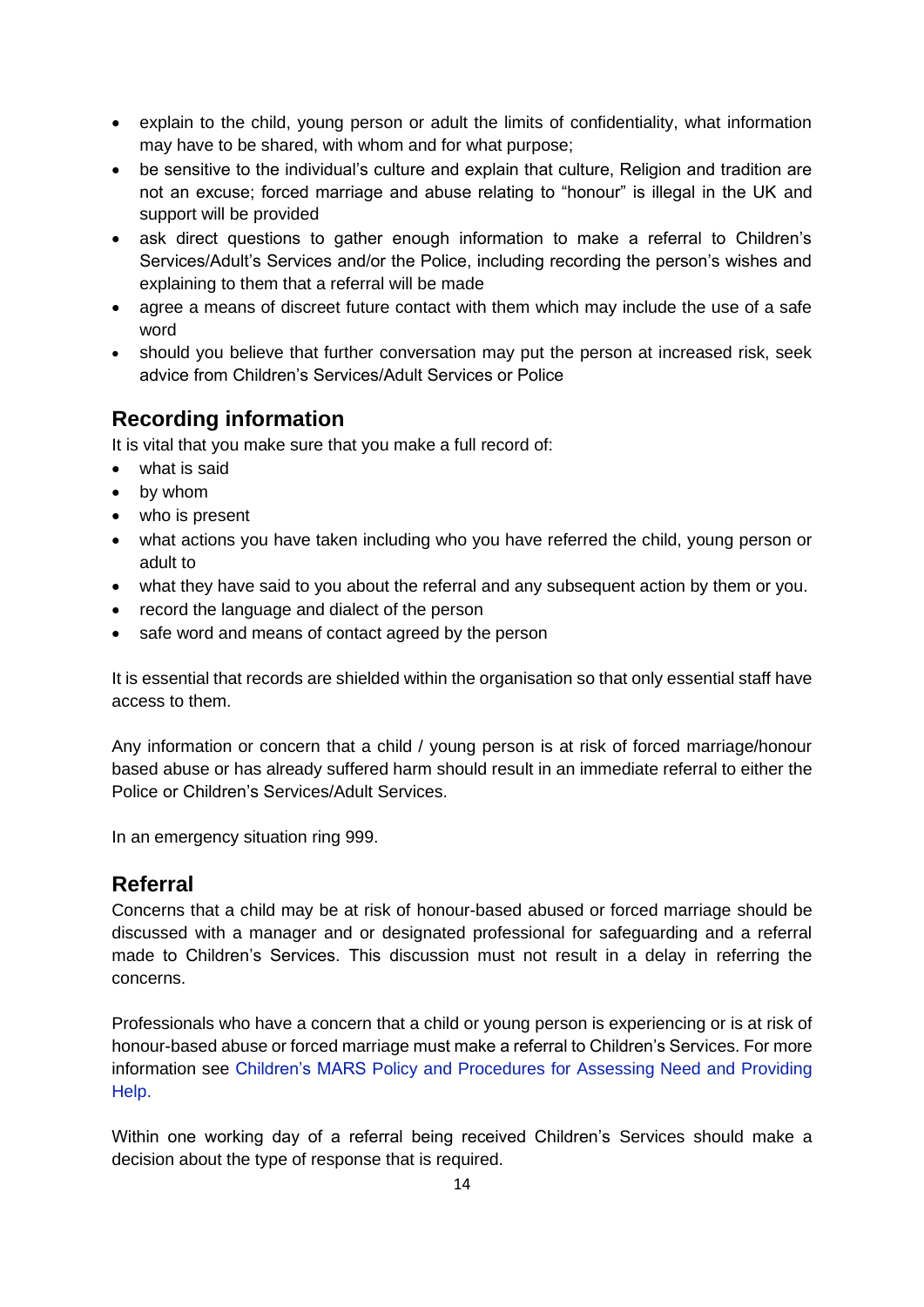This will include determining whether:

- information sharing and discussion has agreed that no further action is required
- an Early Help Assessment be undertaken with no further action by Children's Services
- an Early Help Plan continue with no further action by Children's Services
- any services are required by the child and family and what type of services including referral to an agency/service with no further action by Children's Services
- the child is in need and should be assessed by Children's Services under section 17 of the Children Act 1989
- there is reasonable cause to suspect that the child is suffering or likely to suffer significant harm and whether enquiries must be made and the child assessed by Children's Services under section 47 of the Children Act 1989
- that the child requires immediate protection and urgent action is required.

# <span id="page-14-0"></span>**Medical examination**

In some cases it may be necessary to arrange a medical examination for emotional or physical illness. In other cases, victims may require attention to injuries for treatment or for evidential purposes. It may not be advisable to call or visit a medical practitioner from the local community as this may threaten the security of the child or young person.

### <span id="page-14-1"></span>**Overseas cases**

If the case has an overseas dimension, Children's Services should alert the Community Liaison Unit at the Foreign and Commonwealth Office. They should provide the name and age of the child or young person, the family details and name of potential spouse and family, if known, so that the information can be logged. Information given to the child or young person should include the legal steps they can themselves take e.g. a young person under the age of sixteen can themselves apply for a Prohibitive Steps Order to prevent their removal from the country. Alternatively, a relative can apply for a Child Arrangement Order. Wardship of the Court can also prevent them being taken overseas. Support should be arranged to enable the child or young person to follow the course of action they identify as most appropriate for them.

# <span id="page-14-2"></span>**Response for young people who have been subject to forced marriage**

Some forced marriages are only brought to agencies attention after the marriage has taken place, when legal remedies may prove more difficult. Young people who seek assistance following a forced marriage should be regarded as children in need under section 17 of the Children Act 1989. Any response should be based on a holistic assessment of their situation and clear understanding of the action that they wish to take.

A young person who has already been married has limited choices. They may:

- stay with the marriage
- flee the marriage
- confront their family and seek their backing
- or try to prevent a visa application for a spouse to be brought to the UK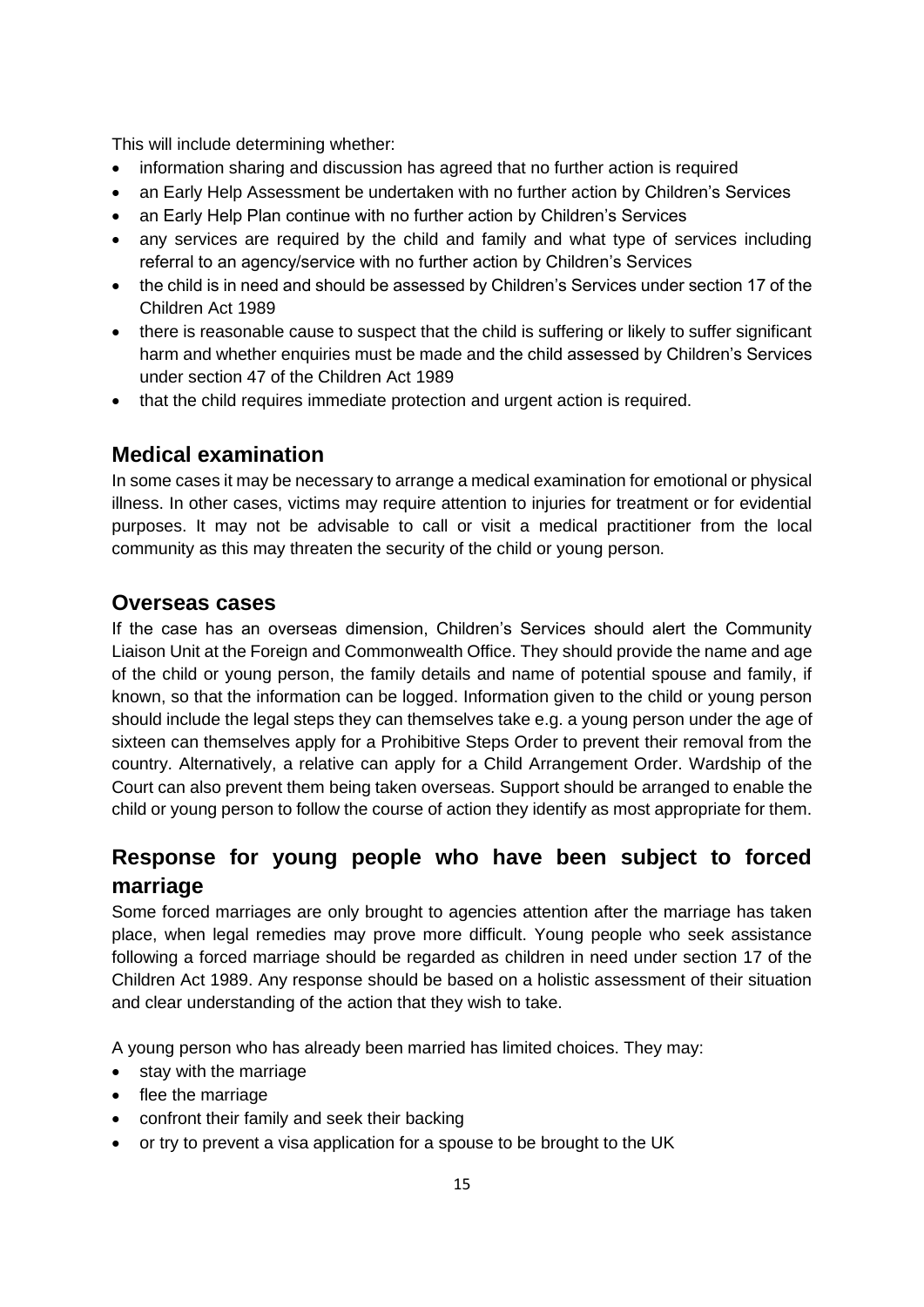If the young person chooses to stay with the marriage, information about support and counselling services should be provided to the young person and referrals made for appropriate support.

If the young person chooses to leave the marriage support should be given and an exit strategy devised between the young person and the professional. Assistance will be required to access safe housing and benefits as well as counselling and appropriate support services within the new community. Information regarding accessing legal advice should be provided if they wish their marriage annulled. This must be undertaken within 3 years of the marriage taking place.

Confronting the family may be extremely risky for the young person. They may not get the support they hope for even with the support of agencies.

Although young people may try to prevent a successful visa application for their spouse, in reality, this is not possible to do without all parties being aware of the young person's reasons for not wanting to sponsor their spouse's visa application. In all cases young people need to be made aware of the possible consequences of their actions.

# <span id="page-15-0"></span>**Response to report by third party of a young person having been taken abroad for the purpose of a forced marriage**

Some children and young people are taken overseas on the pretext of a holiday, the wedding of a relative or the illness of a grandparent, for example. On arrival their passport and documents may be taken away from them.

In such cases the Police and Children's Services should gather intelligence and work closely with the Community Liaison Unit at the Foreign and Commonwealth Office.

It is not advisable to contact an overseas organisation to make enquiries. If the family becomes aware that enquiries are being made, they may move the child or young person to another location or expedite the forced marriage.

Once a child or young person has left the country, legal options are limited. Efforts can be made to seek the return of them to the jurisdiction of England and Wales by making them a Ward of Court. An application can be made to the High Court Family Division by a relative, friend or the Children and Family Court Advisory Support Service (CAFCASS). Children's Services are not able to make a child a Ward of Court.

#### <span id="page-15-1"></span>**Response for a spouse who has come to the UK from overseas**

Some young people who are not British citizens are brought to the UK after they have been forced to marry overseas. Often these young people are not aware of the support to which they are entitled.

The choices available to the young person are limited:

- To stay within the marriage;
- To leave the marriage and apply to be allowed to remain in the UK;
- To leave the marriage and return to their country of origin.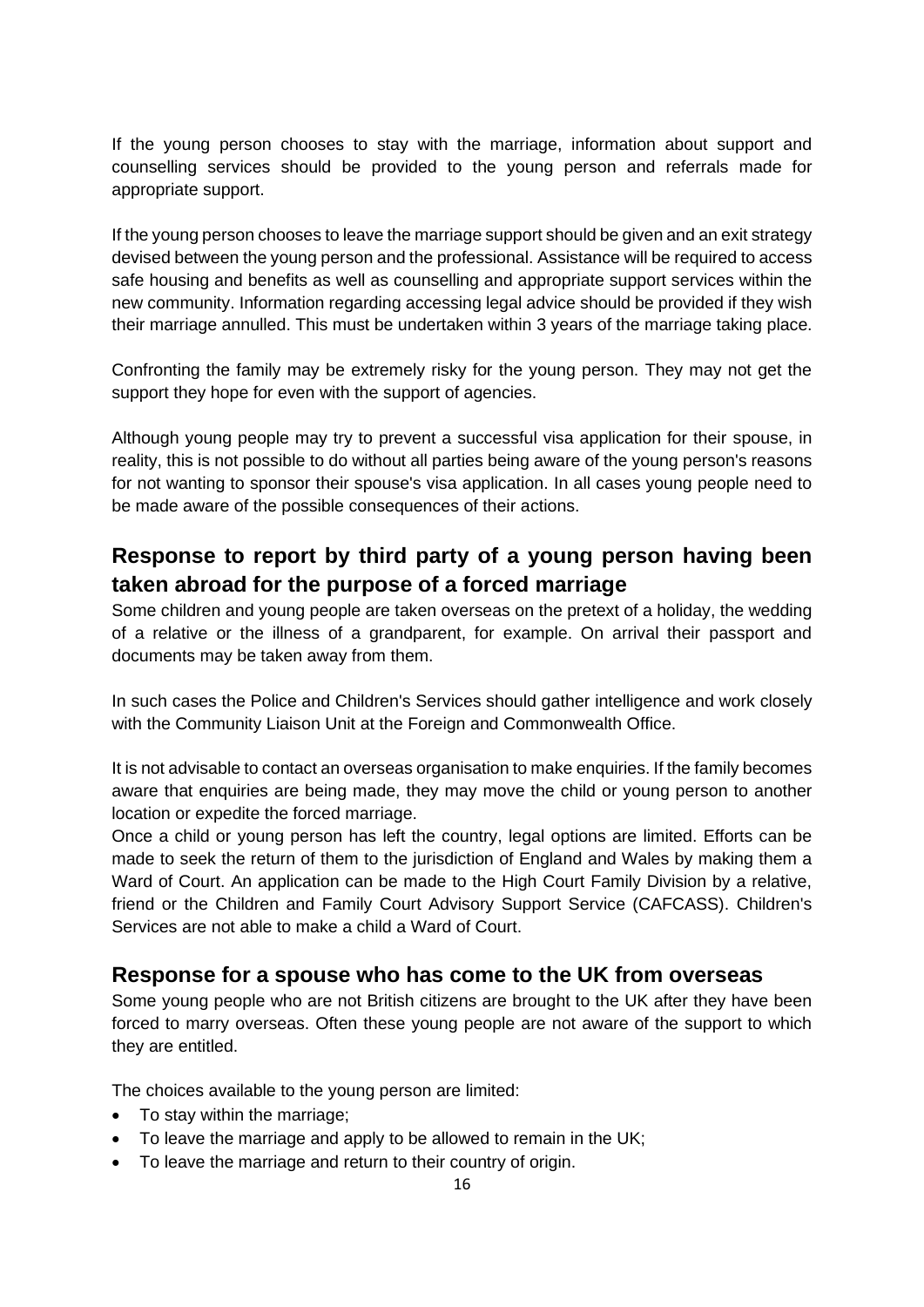The young person may be frightened by contact with statutory agencies, as they may have been told that the authorities will deport them. For many young people returning to their country of origin is not an option. They may be ostracised, subjected to violence or even killed for bringing perceived shame on to the family.

Children's Services should:

- consider any young person under the age of 18 in the same manner as an unaccompanied asylum seeking minor and accommodate the young person under Section 20 of the Children Act 1989
- assist the young person in seeking immigration advice if this is required
- inform the police
- record any injuries and arrange a medical examination. Inform the doctor that there may be an immigration application

#### <span id="page-16-0"></span>**Young adults forced into marriage**

Young people over the age of 18 who are facing or have been subject to forced marriage should be referred to Adult's services who should arrange a meeting and will coordinate the assessment and service provision in line with government guidance.

#### <span id="page-16-1"></span>**Involvement of family members**

The Children Act 1989 states that Children's Services need to work in partnership with families. In situations of forced marriage this should be balanced with the principal of the welfare of the child being paramount. A forced marriage is a feature of domestic abuse that involves extreme coercion. Mediation is not sought in domestic abuse cases and should not be an immediate option in forced marriage cases. The safety of the child or young person should always be the first priority. Victims of forced marriage will frequently have tried mediation themselves; they turn to statutory organisations for help as a last resort and agencies need to respond quickly and appropriately.

In circumstances where safe accommodation is provided for a young person over 16 years, information should be provided to the family that this has occurred, but they should not be told where they have been placed. Information should also be provided to Humberside Police in case the young person is reported as missing from home. In all cases liaison should take place with legal services regarding the sharing of information with family members. Intervention needs to be such that it does not totally isolate young people from their family. A dialogue should be maintained which will enable the young person to re-establish links with their family in the future, should they so wish.

#### <span id="page-16-2"></span>**The danger of involving the family and the community**

In cases of honour-based abuse and forced marriage, involving the family and the community may increase the risk of significant harm to the child of young person. The family may deny that the child or young person is being forced to marry and they may expedite any travel arrangements and bring forward the marriage.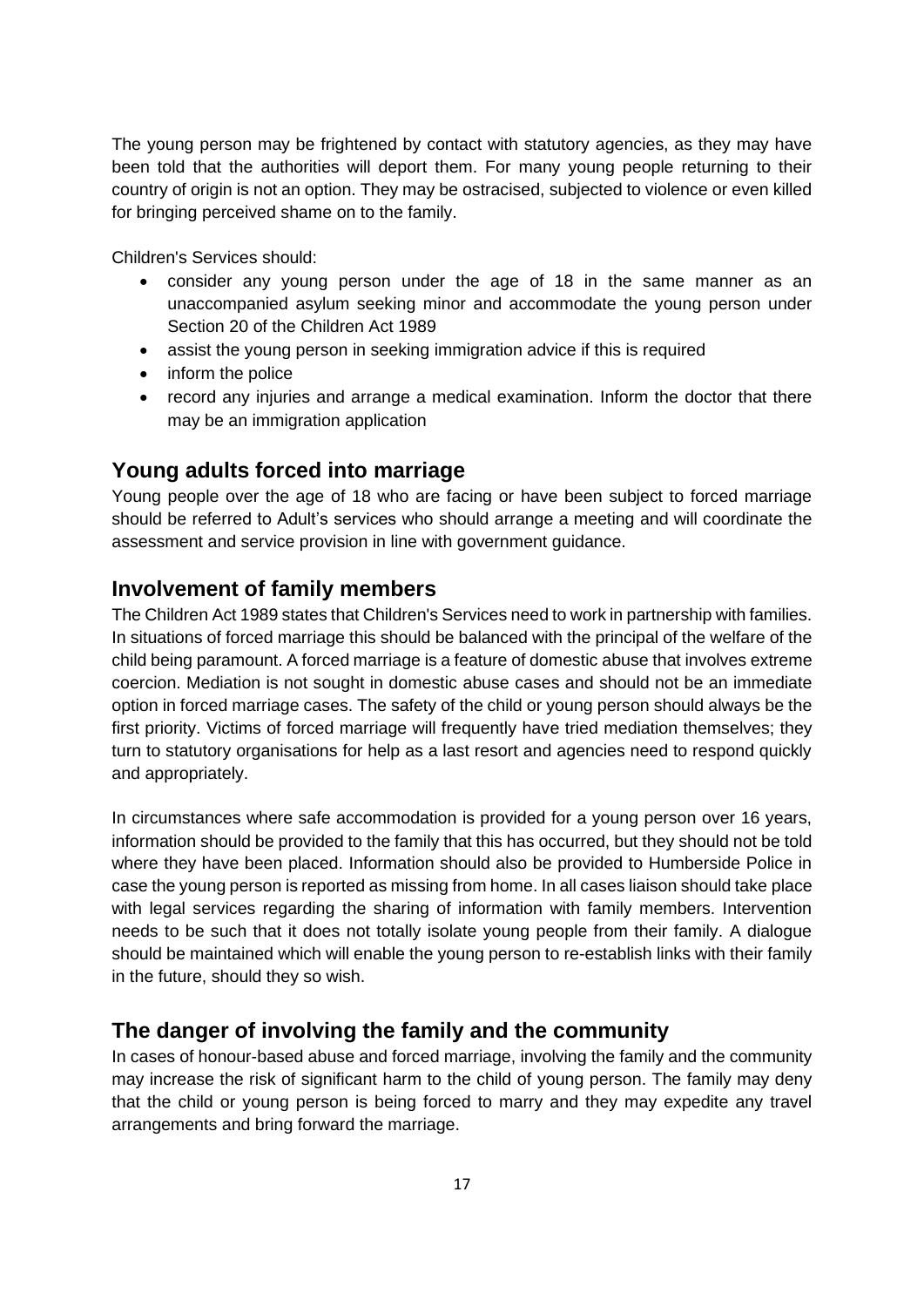Any discussion and agreement seeking between the family and Children's Services should only be done where it will not place a child at increased risk of significant harm. In cases of forced marriage, discussion with the family or any type of family involvement will often place the child or young person at greater risk of harm.

In care proceedings, local authorities are required to demonstrate to the court that they have considered family members and friends as potential carers at each stage of their decision making. However, in cases of forced marriage, professionals should exercise extreme caution around how they evidence this and consider carefully whether, for example, family group conferences/meetings are appropriate in these cases. Ideally family group conferences/meetings should not be used in cases where a young person is at risk of forced marriage because of the physical danger and potential emotional manipulation they may experience during this type of session with their parents and other members of their family or community.